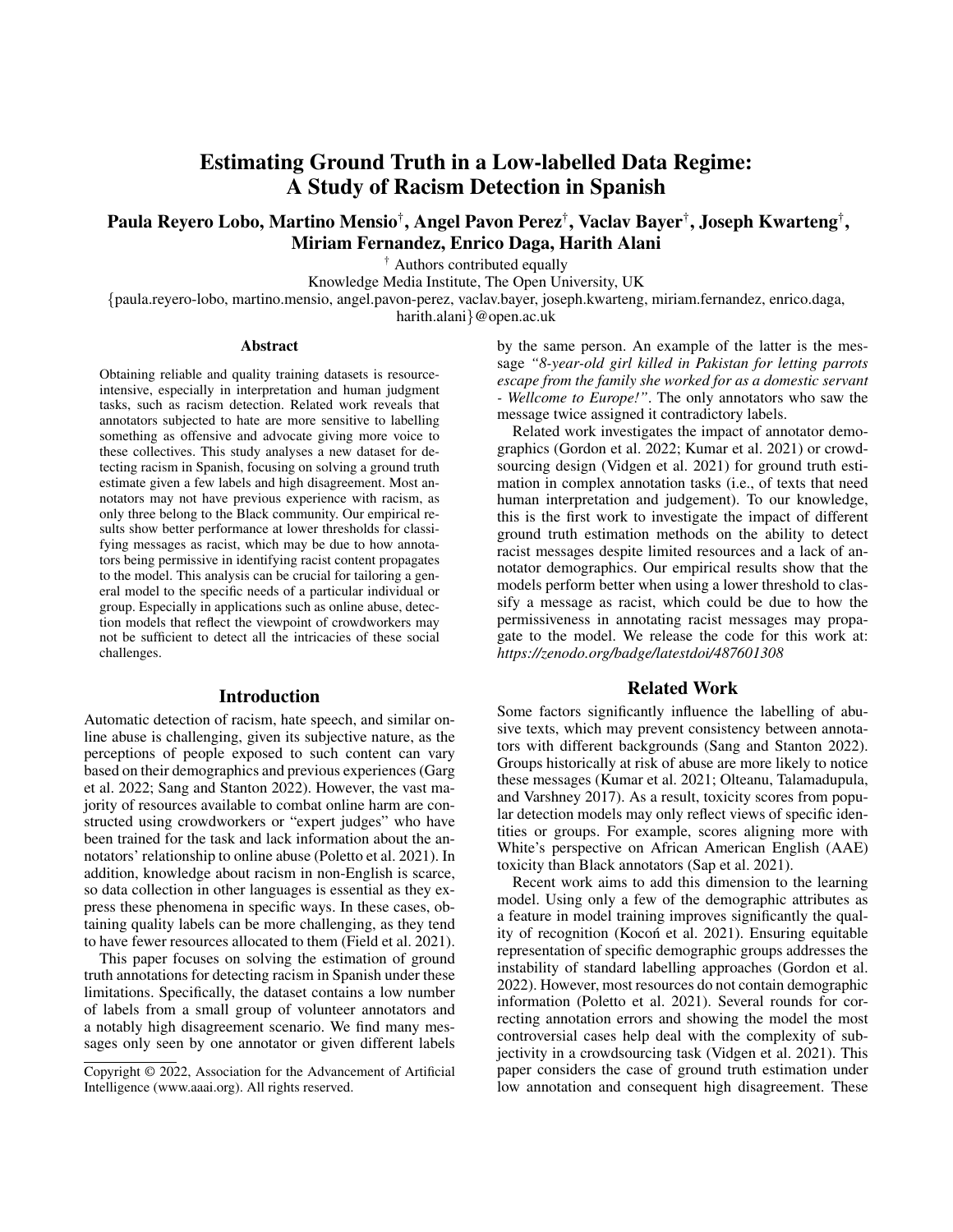challenges add to the complexity of racist discourse annotation (Aroyo et al. 2019), which may occur in resources for under-researched linguistic contexts (e.g., in Spanish datasets (Basile et al. 2019)).

# Data and Methods

We conduct an empirical study to estimate the ground truth of racism in a low-labelled data regime. First, we present an exploratory analysis to understand the annotation problem better. This analysis leads to the posterior experimental design for ground truth estimation. Finally, we analyse the impact of different estimation methods on detection.

#### Data Description

This study used a dataset provided by BCNAnalytics for the Datathon Against Racism (BCNAnalytics 2022). Data were collected from August 2020 to January 2022 from Twitter. It contains 9291 labels for 5672 unique messages in the training set and 59 samples for evaluation. The dataset documentation provides the annotation guidelines and a list of the 24 *volunteer* annotators' names: nine were members or had links with the organising committee, ten were employed by sponsoring companies, and five became interested through social media. Each annotator has a unique identifier and could annotate the same message more than once. The annotation followed a mutually exclusive labelling scheme with 4641 "non-racist", 4229 "racist", and 421 "unknown" labels.

#### Annotation Assessment

We characterise the problem of ground truth estimation of the dataset at the message and label levels. First, we focus on how the content was assessed. If we look at the distribution of labelling, messages were seen by few annotators (see Table 1). Most messages have one label, and only a small fraction have more than five labels.

| No. Labels | Racist    | Non-racist |
|------------|-----------|------------|
| 1          | 59 %      | 59 $%$     |
| 2          | $28 \%$   | 30%        |
| 3          | 8%        | $5\%$      |
| 4          | 3%        | $2. \%$    |
| 5          | $1\%$     | 3%         |
|            | $1 \, \%$ | $1 \, \%$  |

Table 1: Percentage of messages in the Racist and Non-racist samples with increasing number of labels (No. Labels).

Furthermore, we investigated the agreement reached by the annotators. We consider the mean labels by the number of annotators and their inverse to compare the percentage of agreement on racist and non-racist messages, respectively (Figure 1). For example, in cases where only one annotator gave two different labels (e.g. 1 and 0), the agreement score for the message would be 0.5. The figure shows the average of these scores in increasing annotator number. As expected, agreement decreases with increasing annotators. Interestingly, this tendency fluctuates more in the non-racist sample, indicating that annotators had difficulties, especially when



Figure 1: Agreement in racist and non-racist messages at increasing annotator number (N Labellers).

dealing with these texts. Cohen's kappa coefficient( $\kappa$ ) supports our findings, as they are in the range of poor to slight agreement (Landis and Koch 1977). Particularly,  $\kappa = 0.010$  $(\sigma = 11.46)$  for "non-racist" labels,  $\kappa = 0.011$  ( $\sigma = 13.02$ ) for "racist", and  $\kappa = 0.002$  ( $\sigma = 1.75$ ) for "unknown".

#### Ground Truth Estimation

In this context, it is essential to model individual annotations so that the model learns significant racist features. First, we have to find suitable coding for the labels. Thus, "unknown" lies in the middle between the two extremes of the racism scale (i.e. where completely racist is 1.0), so we assign it 0.5. Second, we consider a baseline and two methods for aggregating the individual labels in each message:

- The baseline (raw) includes all the individual annotations excluding the "unknown" labels.
- The majority vote (m\_vote) takes the average of the labels for each text.
- The weighted majority vote  $(w_{m-vote})$  adds a weight reflecting the number of times the message was labelled.

We assign the weight by doing a data exploration of sampled messages in different ranges (i.e. very racist, intermediate, and not racist). We assign a value sufficient to give more certainty to the majority vote the more labels without compromising the value of the vote (e.g., giving too high priority to the few messages annotated more than five times). For this reason, we cannot assign a too high value to the weighting of the label number, given the limited number of possible times messages were annotated. Thus, we compare different values and investigate using a weight of 15%, where the weighted vote for a text with  $n$  tags would be:

$$
w_m
$$
vote =  $0.85 * m$ vote +  $0.15 * n$ annot (1)

where n annot= $n/max$  if m vote is "racist", and n annot= $(1 - n / max)$  otherwise, and max is the maximum number of labels. Giving a higher probability to messages seen by more annotators ("the more eyes, the better") may be a determining factor given the low-annotation conditions in our corpus.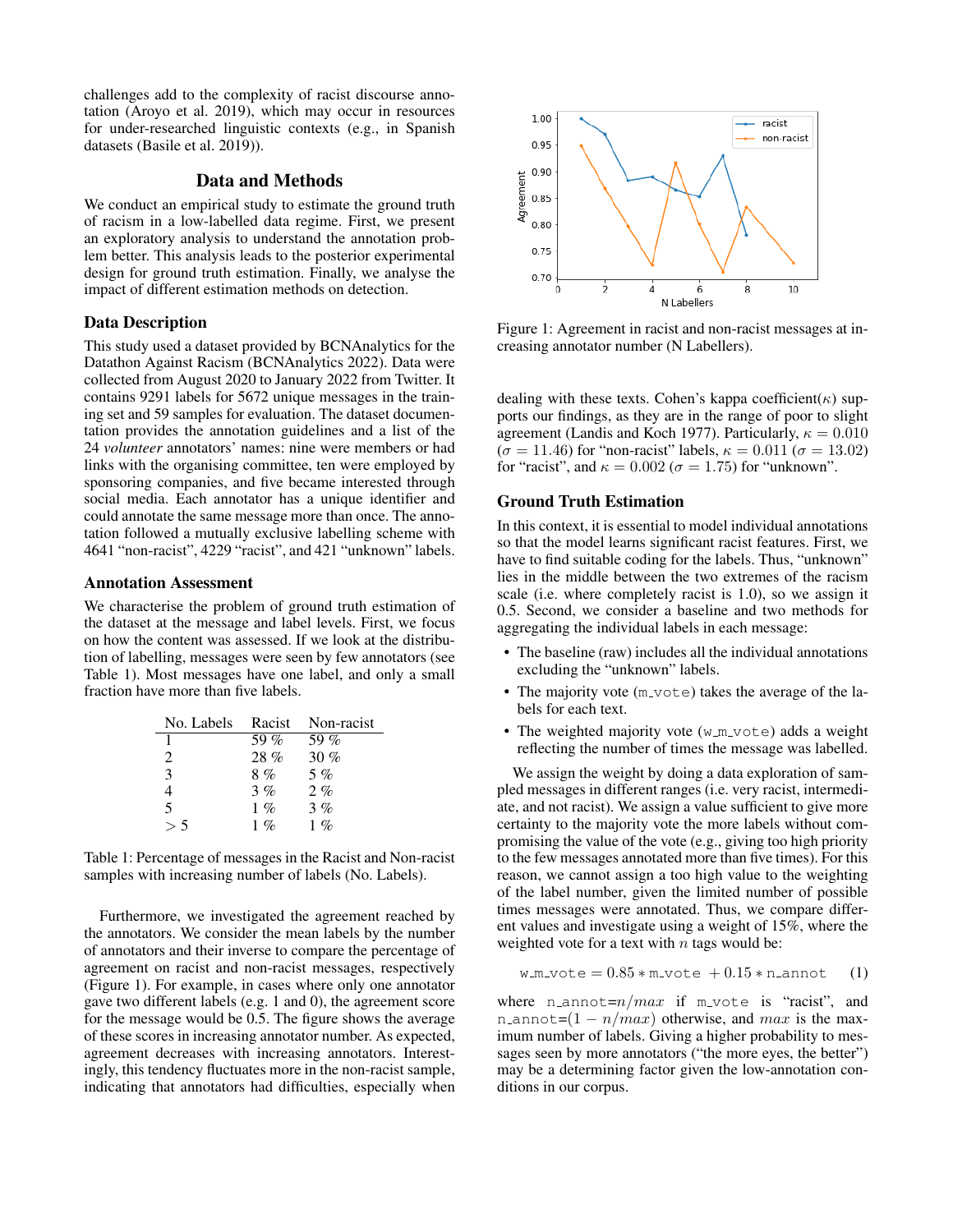| <b>Model</b>                | <b>Test Set</b> | <b>Fine-tuning Epochs</b> |           |       |       |       |       |       |       |
|-----------------------------|-----------------|---------------------------|-----------|-------|-------|-------|-------|-------|-------|
|                             |                 |                           |           | 2     |       |       |       | 4     |       |
| Raw                         | Validation      | 0.790                     |           | 0.819 |       | 0.790 |       | 0.799 |       |
|                             | Evaluation      | 0.867                     |           | 0.842 |       | 0.905 |       | 0.888 |       |
|                             | Average         | 0.828                     |           | 0.830 |       | 0.848 |       | 0.844 |       |
|                             |                 | S                         | <b>NS</b> | S     | ΝS    | S     | ΝS    | S     | ΝS    |
| Majority vote<br>$(m_vote)$ | Validation      | 0.735                     | 0.799     | 0.771 | 0.825 | 0.734 | 0.830 | 0.767 | 0.841 |
|                             | Evaluation      | 0.884                     | 0.857     | 0.867 | 0.827 | 0.857 | 0.825 | 0.851 | 0.866 |
|                             | Average         | 0.810                     | 0.828     | 0.819 | 0.826 | 0.795 | 0.828 | 0.809 | 0.854 |
| Weighted                    | Validation      | 0.780                     | 0.846     | 0.834 | 0.836 | 0.845 | 0.841 | 0.821 | 0.828 |
| majority vote               | Evaluation      | 0.867                     | 0.813     | 0.852 | 0.900 | 0.847 | 0.881 | 0.888 | 0.896 |
| (w_m_vote)                  | Average         | 0.824                     | 0.830     | 0.843 | 0.868 | 0.846 | 0.861 | 0.855 | 0.862 |

Table 2: F1 scores of the models trained with different ground-truth estimates. We compare the *strict* (S) and *non-strict* (NS) version of the models with aggregated labels. We report the set scores for the validation (568 aggregated and 862 raw samples), the evaluation (59 samples) and their mean. We show in bold the best candidate models and underline the lowest scores.

#### Impact Evaluation on Racism Detection

We conduct a comparative analysis of the performance, error and bias of models trained with different ground truths, i.e., using individual  $(\text{raw})$  or aggregated annotations. We use BETO-uncased (Cañete et al. 2020), a pre-trained linguistic model for Spanish with the HuggingFace transformer library (Wolf et al. 2019). We perform four epochs of fine-tuning, as suggested in Devlin et al. (2018), and compute performance in each epoch.

Due to the small number of samples in the evaluation sample (i.e. 59), we randomly draw 10% from the training set and use it as a validation set. Accordingly, we compare the performances of the models on a larger validation sample following their corresponding ground truth estimation method (i.e. with 568 aggregated and 862 raw samples) and on the smaller evaluation set given in the competition.

We evaluate the models considering their method of label aggregation and treatment of borderline examples for the binary classification of racism messages. In the case of aggregated labels, we consider that the inclusion of borderline messages (i.e., 0.5) as non-racist results in a *strict* classifier and vice versa (i.e., *non-strict*). That is, we take into account different thresholds of the model to classify a message as racist: the higher the racism detection threshold, the stricter the model.

#### Results

We present our results in the line of two main findings:

- Having few annotators from the racism target group may lead to a more permissive model of racist messages.
- The ground truth estimation plays an influential role in reducing annotator bias.

The *non-strict* version of the model trained with the weighted majority vote obtains the highest scores (Table 2), outperforming all models in all epochs. In particular, its F1 score is ∼ 3% higher relative to the baseline (from 0.848 to 0.868). This increase is relevant given the drop in aggregated labels (i.e., m\_vote). The raw and m\_vote models share a pattern of high performance mainly in the evaluation sample (i.e. of 59 records). We observe that both ver-



Figure 2: F1-score of the *non-strict* model trained on the weighted majority vote labels for racism detection at different thresholds.

sions of weighted voting obtain more balanced scores in the larger validation sample, which is a good indicator of robustness and favours the value of the number of labels for ground truth estimation. More importantly, we find that the *non-strict* versions of the models outperform their counterparts, which supports our first finding. In fact, the *strict* model scores are worse than the baseline in the case of the majority vote and only comparable in the weighted model. We argue that the low threshold for classifying a message as racist may be due to annotators being permissive in identifying racist content, leading to underestimating racism.

For models with the lowest threshold, messages will only be "non-racist" when the maximum number of annotators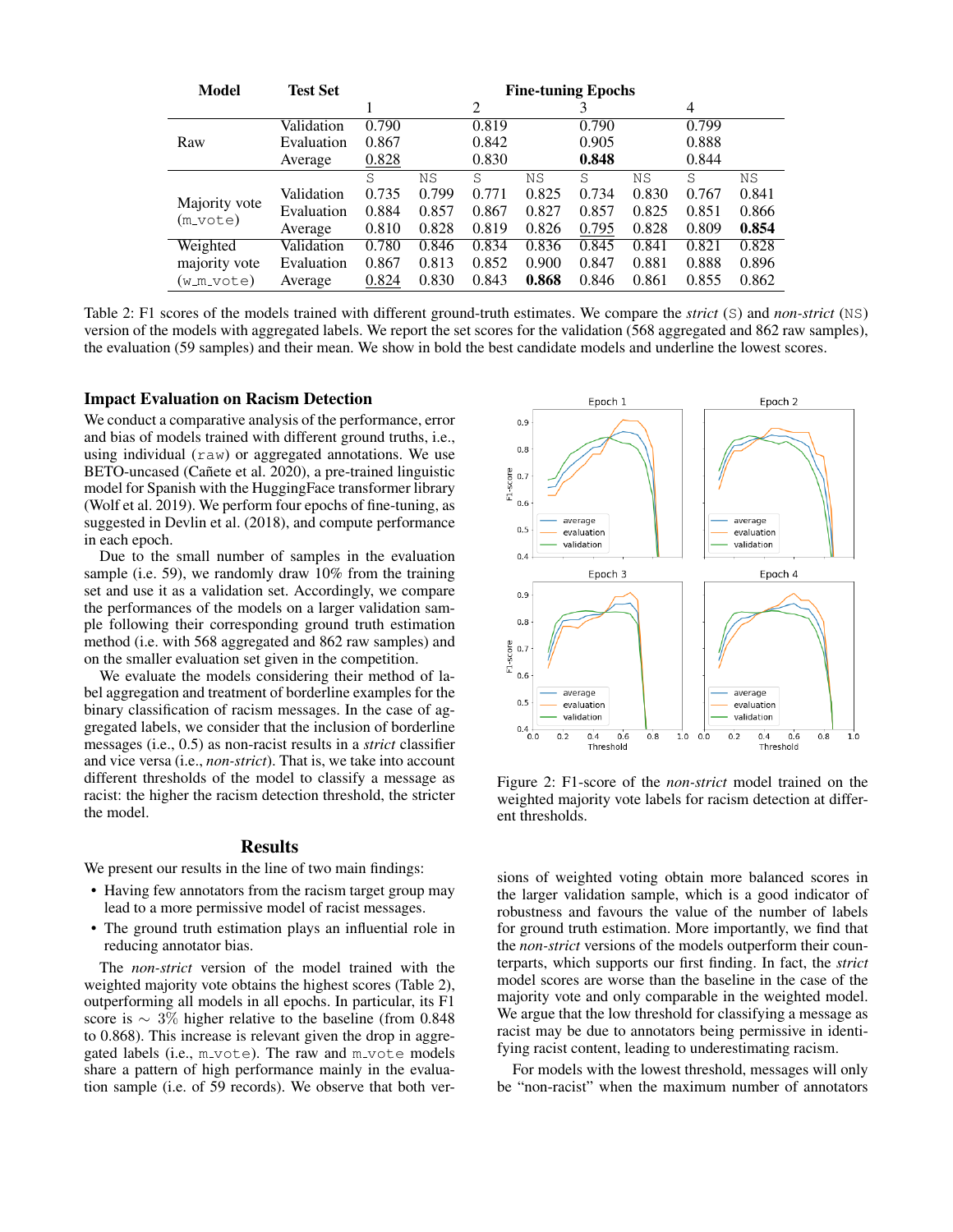| Model               | FP.    | High Tox $\parallel$ | FN 5                                                               | Low Tox |
|---------------------|--------|----------------------|--------------------------------------------------------------------|---------|
| raw                 | 3.39%  |                      | $0\%$ 5.09%                                                        | $1.7\%$ |
| m_vote              | 11.86% |                      |                                                                    | $0\%$   |
| $w_m$ vote   10.17% |        |                      | $\begin{array}{c c} 0\% & 1.70\% \ \hline 1.7\% & 0\% \end{array}$ | $0\%$   |

Table 3: Percentage of false positive (FP) and false negative (FN) errors in the best candidate models. The right-side column of each sub-table shows the percentage of errors with toxicity higher than 80% or lower than 20%, respectively.

agree on it. We observe the performance of the  $w_{m}$  vote at different thresholds and find that models obtain the best results close to the lowest threshold in all epochs (Figure 2). Stricter models (i.e. with a higher threshold for defining a message as "racist") may be overfitting on the smallest sample given for evaluation.

Given the limitations of performance metrics for analysing the quality of machine learning models, we ask how much better or worse each model's best candidate is. Our goal is to understand better where their differences come from by comparing their errors (Table 3). First, the model is more prone to both miss potentially racist content and identify it incorrectly when trained on individual annotations. The leap in false positives when resorting to the crowd's wisdom to determine the ground truth is striking and supports the conclusion of the exploratory analysis that the "non-racist" sample was more challenging to annotate. However, the weighted voting reduces false positives and appears to have better recall of racist messages so that it may be more "protective" of vulnerable groups.

However, as this analysis reflects the annotations we intend to investigate in the first place, we rely on an external resource to check the ground truth. Using the Spanish version of the Perspective API, we find false positives with high toxicity only in the weighted model (Google and Jigsaw 2017). Specifically, this is a 93% toxic message but annotated as "non-racist": *"Another buffoonery from the Colombian thief and drug criminal @NicolasMaduro Moros.*" Similarly, the one case found of false negatives with low toxicity (i.e. 14%) in the raw model is another example of implicit bias: *"Arrested 12 Moroccan stowaways who reached Motril (Granada) on a ferry from Melilla"*. Racial bias in newspaper reporting is a well-known social problem (Teo 2000; Sonnett, Johnson, and Dolan 2015), which occurs due to the consistent mention of specific demographic groups in criminal news. Our findings show that these examples can be complex for labellers to annotate and propagate even in larger models such as Google's Perspective API.

Bringing model diagnostics a step further, we uncover not observable assets in the performance score. Further evaluation helps to elucidate the error reasons, which in some cases are hampered by a ground truth that may not be as expected. Our results confirm the impact of estimation for learning meaningful features of racism, even if these sometimes do not align with the ground truth due to the annotator bias that we aim to overcome.

# Limitations

The dataset used for this analysis was published as part of a competition and has not been peer-reviewed. Our analysis focused on the specific problem of the impact of ground truth estimation on the detection of racism and allowed us to uncover informative evidence of annotator bias. However, we note that further exploration of data collection issues would be necessary to validate the utility and scope of this dataset in detecting racism messages.

Second, we had limited information on annotator demographics as we only knew their race. Our results are consistent with recent findings on the impact of specific identities and beliefs on the underestimation of toxicity (Sap et al. 2021). Having only three Black annotators could be why the detection threshold for racist messages is low. However, we need a larger sample size and annotator traits to validate the nature of this problem.

We support the inclusion of annotators from targeted groups, as they can capture the nuances of abuse (Curry, Abercrombie, and Rieser 2021). Inclusion in data collection and tagging may be the only way to capture the content that marginalised communities find most harmful (Maronikolakis et al. 2022).

### Conclusion and Future Work

We focus on detecting racism in Spanish messages to show the importance of the label origins in constructing a reliable training dataset. Using the state-of-the-art model for racism detection in Spanish (Benítez-Andrades et al. 2022), we show that our models perform best while selecting the low threshold for classifying a message as racist. Moreover, estimating ground truth from these sparse annotations is crucial when human interpretation and judgment are a source of variability, and exploiting them in the "worst-case" scenario may open doors to large-scale cases (e.g. crowdsourcing).

This analysis may be critical to ensure a *personalised tuning* tailored to specific demographic groups' needs (Kumar et al. 2021). These models appear to be strong candidates for future work due to the biases detection models exhibit against vulnerable demographic groups (Hutchinson et al. 2020), and AAE in particular (Kim et al. 2020; Sap et al. 2019).

Since these complex messages are difficult to be learned with detailed instructions or label definitions, it is essential to focus the work around the people in the communities who suffer from this form of hate and bias of the NLP systems and involve them in the annotation process (Blodgett et al. 2020).

### Acknowledgments

This work has received funding from the European Union's Horizon 2020 research and innovation programme under Marie Sklodowska-Curie Actions (grant agreement number 860630) for the project "NoBIAS-Artificial Intelligence without Bias". This work reflects only the authors' views and the European Research Executive Agency (REA) is not responsible for any use that may be made of the information it contains.